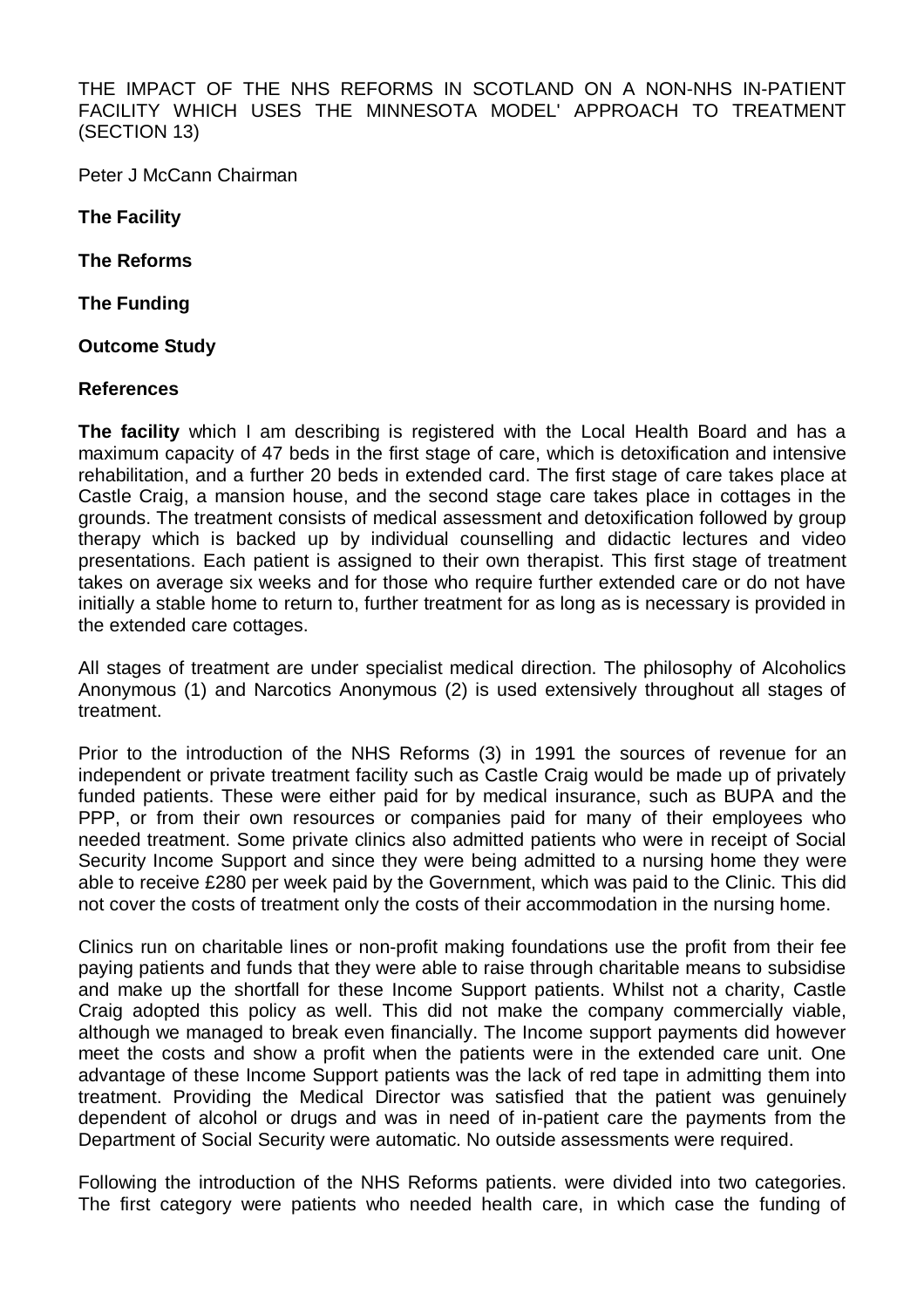treatment and the provision of treatment was the responsibility of the National Health Service, and the other category was patients who needed social care, and the responsibility for the funding and provision or purchase of social care was the responsibility of the local Authorities. The first difficulty immediately arose , especially in the early days of the Reforms, when the Health Boards in particular would decline responsibility on the grounds that social care only was required and we found it necessary to independently assess patients and our Medical Director would write a Report stating the severity of the dependence and the necessity for in-patient treatment. This report would then be sent to the patient's general practitioner and a copy also to the Health Board accompanying the application for funding.

**The Reforms** were a year behind in Scotland compared with the rest of the UK and in particular it was more difficult to get funding from Health Boards by way of extra contractual referrals (ECRs). This was the mechanism by which the funding was arranged. Each case was treated as a one-off contract, outside the main contracts. In fact the ridiculous situation arose whereby it was easier for an English General Practitioner to get his patient into Castle Craig than it was for a Scottish General Practitioner. Strenuous representations were made to the Scottish Office and the Health Minister, Lord Fraser of Carmyllie, to change the obvious unacceptability of the existing arrangements and accordingly the Guidance to Health Boards (4) was altered which made them much fairer to the independent medical sector.

The new guidance stated that a General Practitioner's request for an extra contractual referral could only be refused on exceptional grounds and these grounds were very limited. it also stated that systematic bias against the independent sector was unacceptable. This Guidance to Health Boards was introduced in August 1993 and changed the situation. UP to then ECRs had only been occasionally granted by just a few Health Boards and because other aspects of the Reforms had stopped the Income Support patients coming into treatment, patient numbers dropped and from April until August we were in a very difficult state financially. At some stages the numbers of patients were down to 13 whereas we had been running at over 30 prior to April 1993.

The new ECR Guidance transformed the situation and we are receiving a steady f low of these Health Board funded cases. There is however the need to negotiate over each case with the Health Board, sometimes quite vigorously, and for this it has been necessary to employ an admissions nurse full-time and an assistant doctor who devotes one third of his time assessing cases and, it needed, discussing the patients with the medical staff at the Health Boards.

The first six weeks of detoxification and intensive treatment therefore comes under the heading of health care and is funded by Health Boards. Many patients can return home at this stage and carry on with their aftercare plan. As I stated previously however, some cases need rehabilitation but as the treatment is less intensive it would fall under the heading of social care. Therefore further funding had to be obtained,' and in these cases it is necessary to apply to the Social Work Departments of the local authorities. We make this application shortly after the patient has been admitted into first stage care if it becomes obvious following their assessments that this extra care will be needed. The Social Work Department have to allocate a Social Worker, if there is not already one, and the Social Worker will have to carry out a "needs assessment (5). our own assessments of the case will assist them in their decision to approve funding. The main difficulty is the time taken for the Social Worker to come to Castle Craig to assess the case. This sometimes does not happen before the patient is ready to move into the extended care unit. It would be most unacceptable to either keep this patient in first stage care or to discharge them and readmit them when funding was